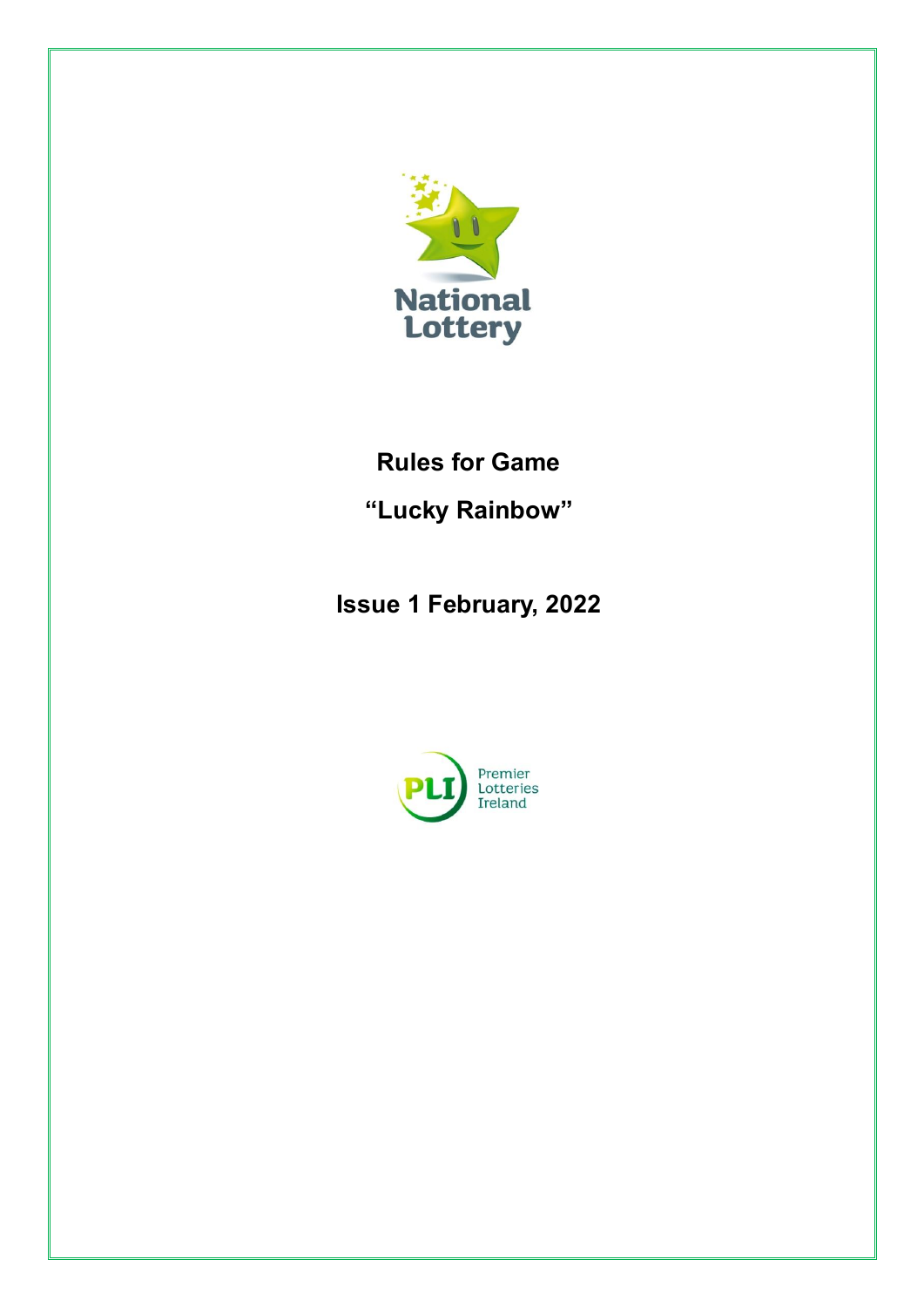**This page is deliberately blank.**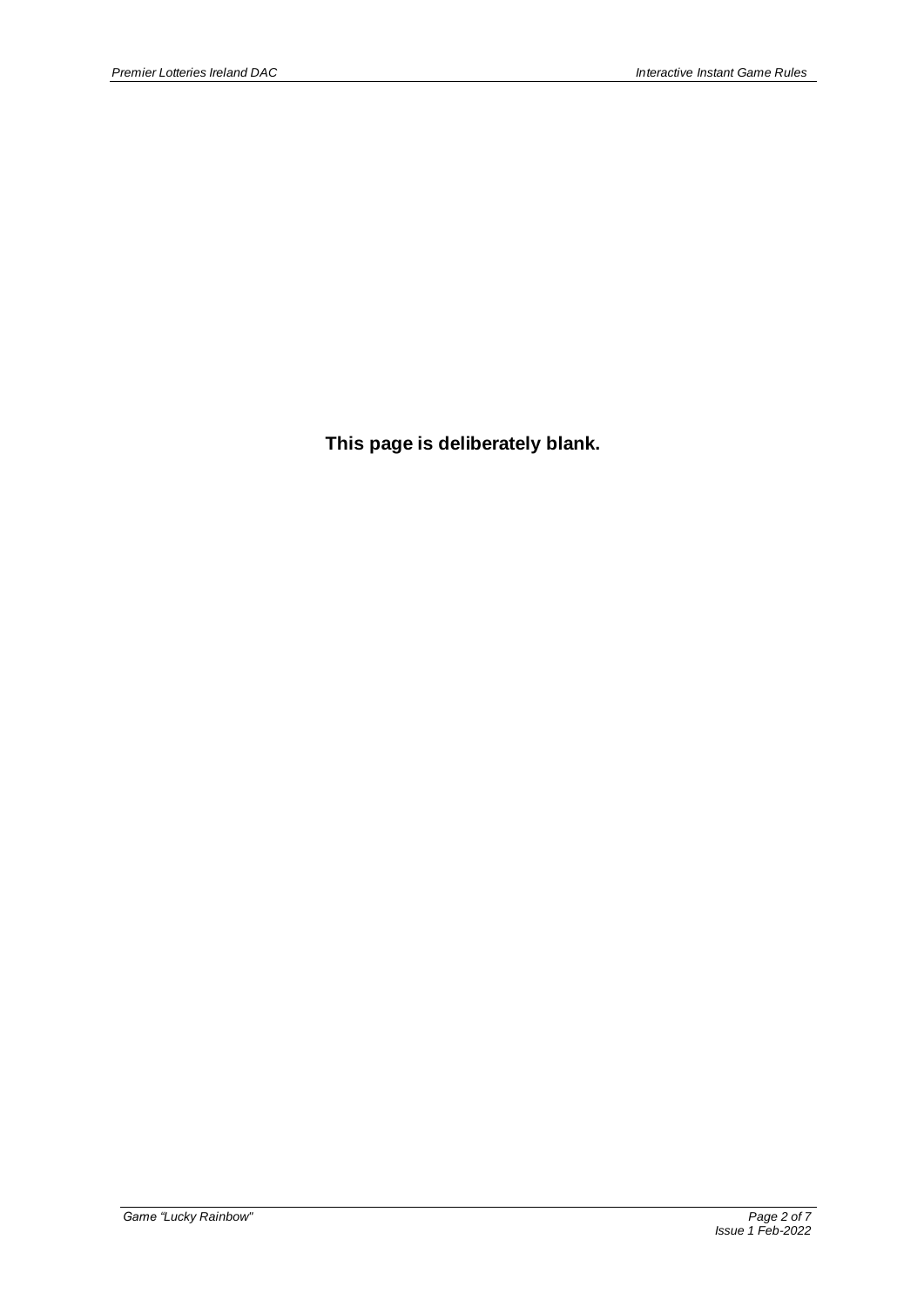# **Issue 1 February, 2022**

## **The National Lottery**

## **Rules for Game "Lucky Rainbow"**

The following sets forth the rules for a National Lottery interactive Game (hereinafter known as "Lucky Rainbow") which will be operated by Premier Lotteries Ireland Designated Activity Company ("the Company") as part of The National Lottery.

The Game will commence on a date to be announced, and will continue until the Company publicly announces a termination date.

These rules have been approved by the Regulator in accordance with Section 45 of the National Lottery Act 2013.

## **GENERAL**

- 1. These rules are governed by The National Lottery Act 2013, and incorporate the General Rules for National Lottery Games, PLI's Terms and Conditions and the Data Privacy Statement. Copies of The National Lottery Act 2013, the General Rules for National Lottery Games, PLI's Terms and Conditions, the Data Privacy Statement and these Game Rules are available to view or download via the National Lottery website with the following URL: [www.lottery.ie](http://www.lotto.ie/) or by writing to Premier Lotteries Ireland, Abbey Street Lower, Dublin 1.
- 2. We recommend that prospective players read and understand PLI's Terms and Conditions and the relevant Game Rules before playing any Games. The Terms and Conditions, General Rules for National Lottery Games and Data Privacy Statement are hereby incorporated into and form part of these Game Rules.
- 3. The Company reserves the right to vary these Game Rules, subject to the consent of the Regulator.
- 4. The official address to which correspondence must be sent is:

## **The National Lottery,**

## **Abbey Street Lower,**

**Dublin 1**

- 5. A code of practice governing relations between participants in National Lottery games and the National Lottery is available to download from the National Lottery's website www.lottery.ie.
- 6. Where the context so requires, in these Game Rules, the neuter gender shall include the feminine or masculine gender and vice versa, the feminine gender shall include the masculine gender and vice-versa and the singular shall include the plural and vice-versa.

## **DEFINITIONS**

The following words and terms will have the following meanings unless the context clearly indicates otherwise:

- 1. **Act** means The National Lottery Act 2013.
- 2. **Company** or **We** or **Us** or **PLI** means Premier Lotteries Ireland Designated Activity Company.
- 3. **Customer Support** means the Company's customer services helpline. Links to Customer Support are available at the foot of each page of the Website and through the 'Frequently Asked Questions' section of the Website.
- 4. **Game** means this National Lottery interactive Game which can be played by Players via the Website and Mobile App, in which the determination of whether or not a Player has won a Prize (and the level of any such Prize) is randomly determined by the Interactive System at the point of purchase of the Play.
- 5. **Game Details Screen** means the screen on the Website and/or Mobile App setting out information relating to a Game.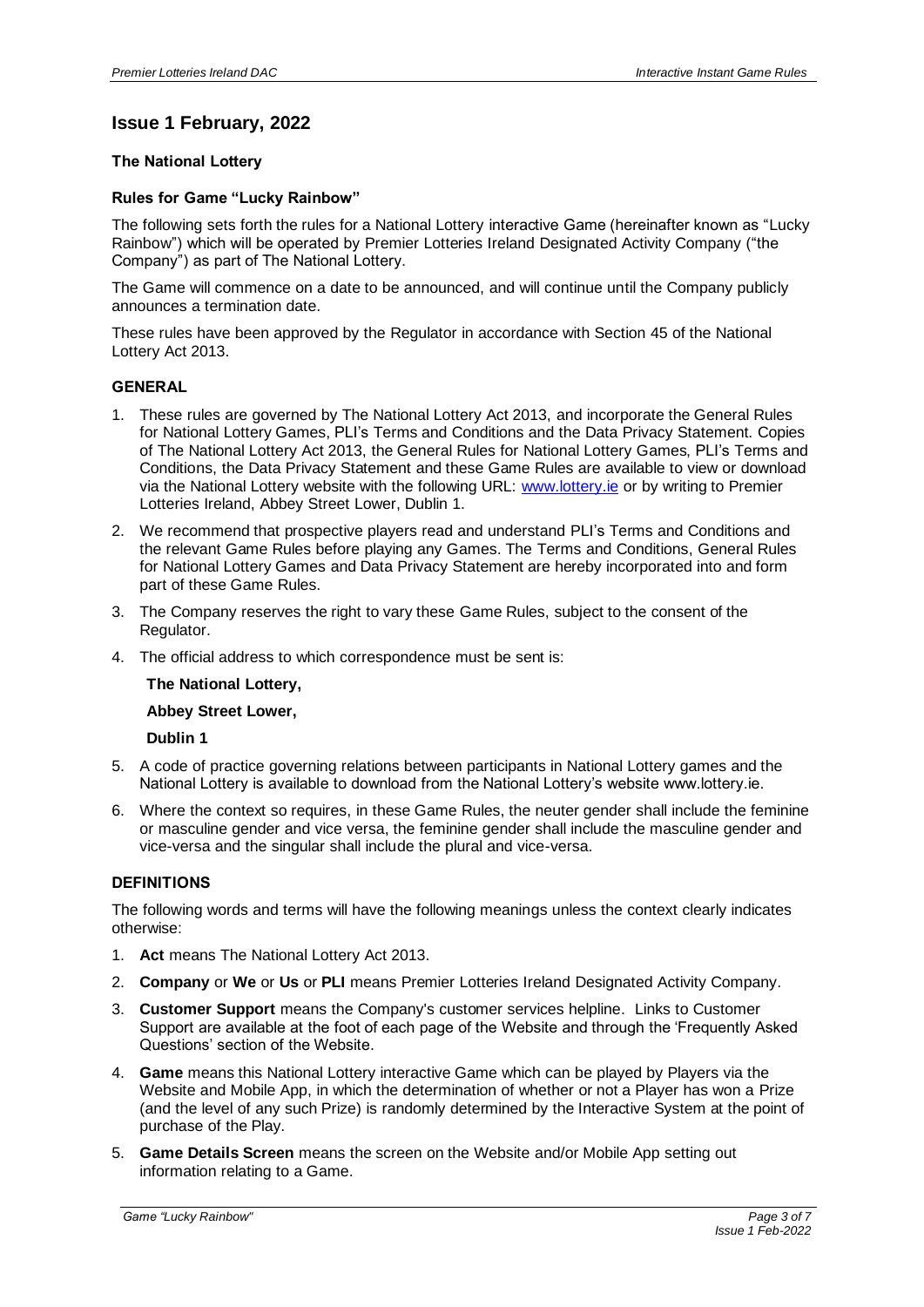- 6. **Game Play Window** means the screen on the Website and/or Mobile App via which a Player plays a Game.
- 7. **Game Rules** mean any rules or conditions (including, without limit, the relevant name for a National Lottery interactive Game, how a Prize is won, Prize Structure and Play Method) issued by the Company in addition to the PLI Terms and Conditions (hereby incorporated by reference) which apply only to a particular Game.
- 8. **High Tier Prize** means a Prize exceeding €9,999, paid by cheque, stamped "Account Payee Only", and which must be redeemed at National Lottery HQ upon receipt of a completed Prize Claim Form and proof of identity and age (i.e. copy of valid passport or driving licence).
- 9. **Interactive System** means the system (accessible via the Website and/or Mobile App) established and operated by PLI for the purpose of registering Players, administering Player Accounts, facilitating Plays, holding Games related information and paying Prizes.
- 10. **Low Tier Prize** means a Prize within the range of €1 €99, which will be paid directly to a Player's Wallet.
- 11. **Mid-Tier (Level 1) Prize** means a Prize within the range of €100 to €500. Mid-Tier (Level 1) Prizes will be paid by cheque, stamped "Account Payee Only", and posted to the address specified in Your Player Account.
- 12. **Mid-Tier (Level 2) Prize** means a Prize within the range of €501 €9,999. Winners will be contacted by PLI and asked to complete a Claim Form and log into their Player account to upload their ID (passport/drivers licence) if not already ID verified. Upon receipt of a completed Claim Form and proof of identity and age the Mid-Tier (Level 2) Prize will be paid by cheque, stamped "Account Payee Only", and posted to the address specified in Your Player Account.
- 13. **Mobile App** or **National Lottery App** means the National Lottery software application which enables a Player to access the Website to play National Lottery Interactive Games via supported mobile devices. A list of supported devices is available on www.lottery.ie.
- 14. **Password** means the alphanumeric identifier used by a Player to identify him/herself when accessing and using certain areas of the Interactive System.
- 15. **Play** means, in relation to any Game, any interaction by a Player with that Game, which may yield a Prize, which must be purchased in advance of playing a Game and as described in the 'Game Play Mechanism' of these Game Rules.
- 16. **Player** or **You** or **Your** means a person who is registered to play Games via the Website and/or Mobile App and, for the avoidance of doubt, has satisfied the various Player criteria as set out in the Terms and Conditions.
- 17. **Player Account** means a Player's on-line account held on the Interactive System which contains a Player's personal information and all other details necessary to play a Game.
- 18. **Player History Screen** means the screen displaying a Player's financial transaction history accessed via the "My Wallet" link in the "My Account" section of the Website or the "My Games" link in the "My Account" section of the Mobile App and the Player's interactive Game history accessed through the "My Games" link in the "My Account" section of the Website or the "My Games" link in the "My Account" section of the Mobile App.
- 19. **Play Method** means the method of interactive participation in a Game via the Website and/or Mobile App by a Player as specified under 'Game Play Mechanism' of these Game Rules.
- 20. **Play Number** means the number accessible on the relevant page of the Website which is unique to and which identifies a particular Play and which is recorded on the Interactive System.
- 21. **Prize** means a prize won by a Player from a Play in a Game, which has been validated on the Interactive System and is in accordance with these Game Rules and the Terms and Conditions.
- 22. **Prize Structure** means the number, value and odds of winning Prizes for a Game and the Prize Tiers within a Game as determined by the Company and as specified in the Game Rules.
- 23. **Prize Tier(s)** means the Prizes available in the Game as set out in the 'Determination of Prizes'.
- 24. **Regulator** means the person appointed as Regulator of the National Lottery under Section 7 of the Act or the Minister acting under Section 8 of the Act.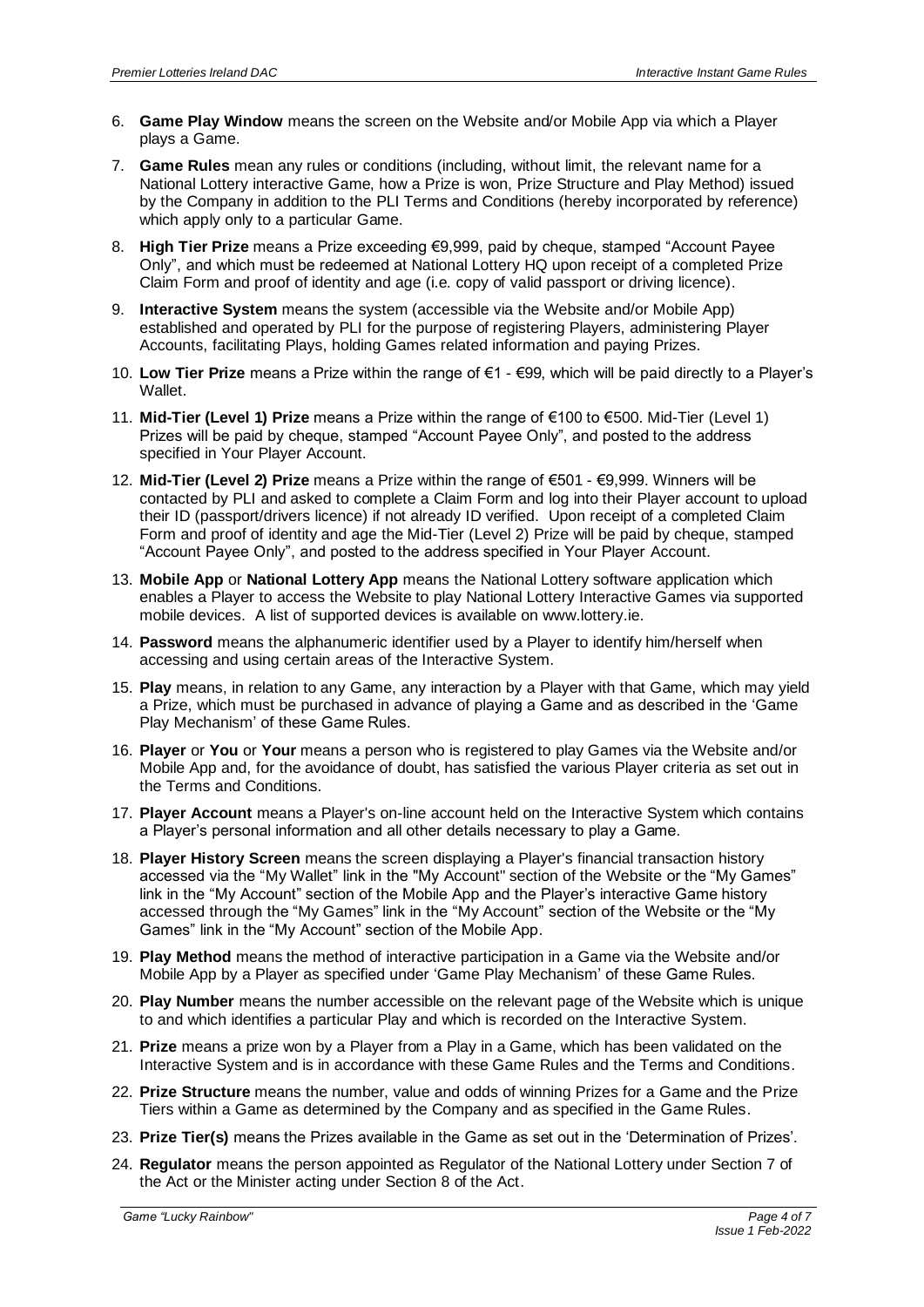- 25. **Terms and Conditions** means the terms, conditions and rules which regulate the manner in which a Player may open, maintain and close a Player Account.
- 26. **Try for Free Game** means a Game which is available to registered Players free of charge and for which there are notional prizes only.
- 27. **Unutilised Funds** means any funds credited to a Player's Account (including Prizes) that are not allocated to a Play by the relevant Player.
- 28. **User ID** means the 6-30 character identifier used by a Player to identify himself when accessing and using certain areas of the Interactive System.
- 29. **Valid Game Play** means participation by the Player (via the Website and/or Mobile App) in this Game in accordance with these Game Rules.
- 30. **Valid Game Play Owner** means the person who is recognised by the Company as the owner of the Valid Game Play. The Company will recognise the person who has completed the on-line registration process through the Website and who enters the Game in accordance with the Game Rules for this Game as the Valid Game Play Owner.
- 31. **Wallet** means an on-line account created by the Player and credited with funds from a registered payment card in order to play Games, which may hold Prize money and is accessible via the Website and/or Mobile App.
- 32. **Website** means the PLI interactive Game website, which is accessible through URL www.lottery.ie.

# **GOVERNING LAW AND RULES**

In playing National Lottery interactive Games the Player agrees to abide by the Laws of Ireland, the Act, the General Rules for National Lottery Games, PLI's Terms and Conditions, the Data Privacy Statement and these Game Rules.

# **COST OF PLAY**

The price of a "Lucky Rainbow" play will be  $\epsilon$ 1.

## **PURCHASE AND PRIZE RESTRICTIONS**

- 1. No Game shall be played by, and no Prize shall be paid to, any officer or employee of the Company or any contractor or sub-contractor involved in the development, support and/or maintenance of the Interactive System or Website and/or Mobile App, or any person prohibited by the Act from purchasing, owning, or claiming a Prize or any other person prohibited by the Terms and Conditions from purchasing, owning, or claiming a Prize.
- 2. Persons under 18 years of age are prohibited from playing the Game.
- 3. The Company will not be responsible for lost or stolen devices used to play Games.
- 4. The Company will not be responsible for Plays made in error.

## **PROSECUTION**

Any person who purchases, owns, or claims a Play and/or Prize and is not entitled to do so, is liable to criminal prosecution.

## **GAME PLAY MECHANISM**

- 1. The Interactive System must be available for play.
- 2. A registered Player may play a "Try for Free" game for notional prizes by selecting the "Try" link in the Game Play Window.
- 3. In order to play a National Lottery interactive Game, a Player must first register on-line from a link on [www.lottery.ie](http://www.lotto.ie/) in accordance with the PLI Terms and Conditions.
- 4. The Player must have a valid Player Account.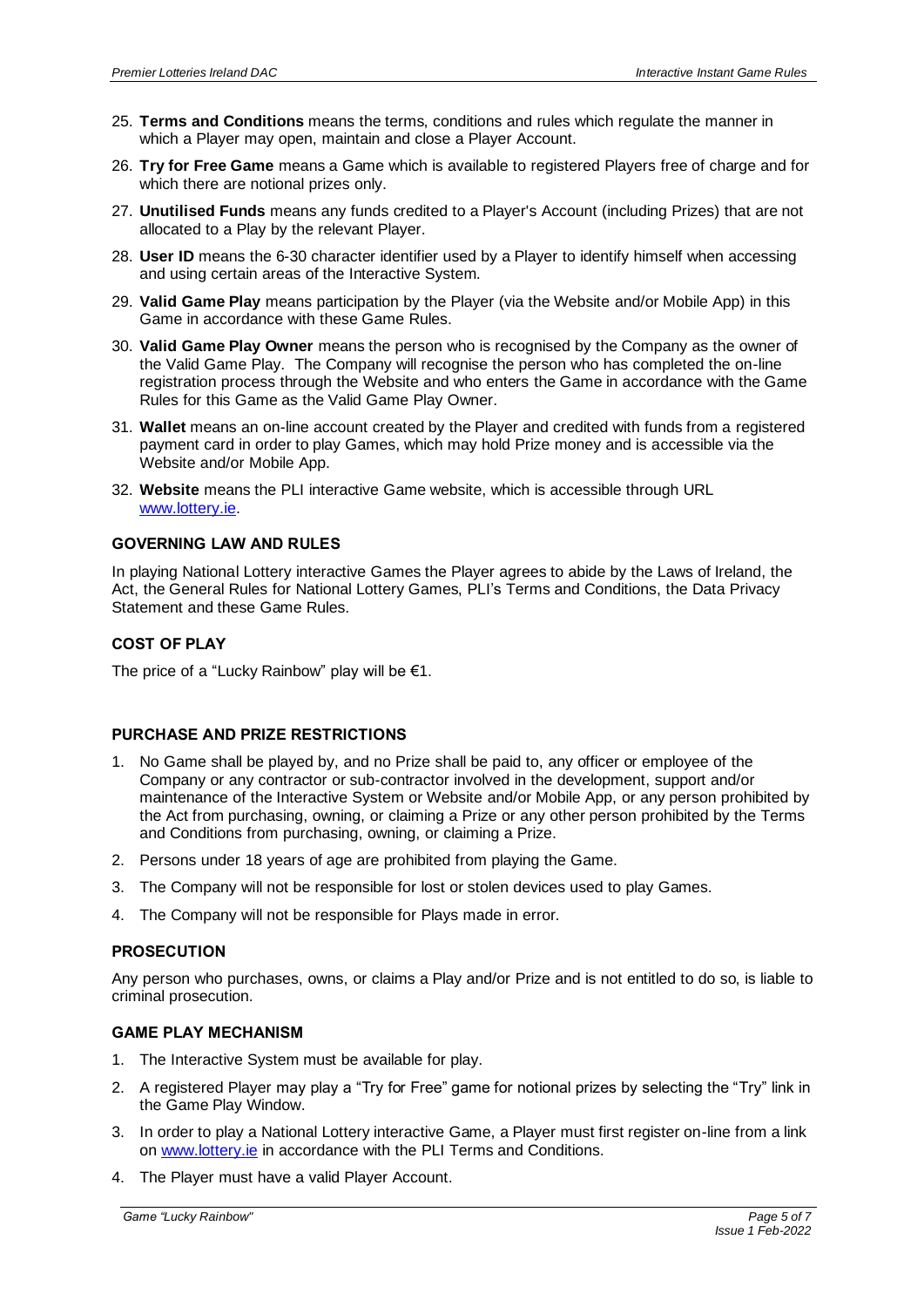- 5. Players must be 18 years of age or older to Play the Game and Prizes will not be paid to persons under 18 years.
- 6. The Player is required to log in to the Interactive System by entering a User ID and Password (created during the Player's original on-line registration process) to gain access to this Game.
- 7. When the Player has logged in to the Interactive System a choice of Games will appear on the instant win game lobby. The Player chooses the "Lucky Rainbow" Game by clicking on the "Play" link on the Game Play Window.
- 8. The Player is then shown a brief "How to Play" synopsis of the Game and is invited to 'Play Now' or 'Try'.
- 9. When the Player chooses 'Play Now' he is then shown the price of playing that Game and current Wallet balance, at which point the Player is invited to 'Play Now'.
- 10. When the Player opens the Game the Interactive System checks to ensure that the Player has sufficient Unutilised Funds to complete the transaction. The cost of the Play is deducted from the Wallet balance and the amended Wallet balance is displayed.
- 11. The Game then connects to the Interactive System which randomly selects a Play which may yield a Prize from one of the Prize Tiers for this Game. The result for a Play is randomly determined by the Interactive System. The Player's interaction with the Game does not impact on the result.
- 12. The opening screen is displayed along with a 'Settings' button (cog symbol bottom left hand side) which will open to display two further buttons: the Sound button and the "i" button which contains the synopsis of how to play the Game.
- 13. When the Player selects the 'Play' button an interactive graphic is presented to the Player on the Game Play Window displaying six (6) pots of gold icons from which one (1) or two (2) symbols may be revealed for each icon and a prize table containing eight (8) prize rows, each with a '3x' text description, a play symbol alongside and an associated prize amount.
- 14. The Player is required to click/tap on each of the six (6) pot of gold play icons to reveal between six (6) and twelve (12) play symbols from the following set:
	- Gold Clover
	- Purple Diamond
	- Horseshoe
	- **Blue Diamond**
	- Hat
	- Coin
	- Fiddle
	- Gold Harp
- 15. If the Player reveals three matching play symbols he wins the associated Prize amount displayed in the table.
- 16. The 'FINISH' button will appear once the GAME have been played. This button will animate after a short period of inactivity to prompt the Player to tap it. The Game is not complete until the 'Finish' button has been pressed.
- 17. Once the game ends a message indicating the result will appear:

BETTER LUCK NEXT TIME

**or** and the contract of the contract of the contract of the contract of the contract of the contract of the contract of the contract of the contract of the contract of the contract of the contract of the contract of the c CONGRATULATIONS! YOU HAVE WON <AMOUNT>

*Game "Lucky Rainbow" Page 6 of 7*